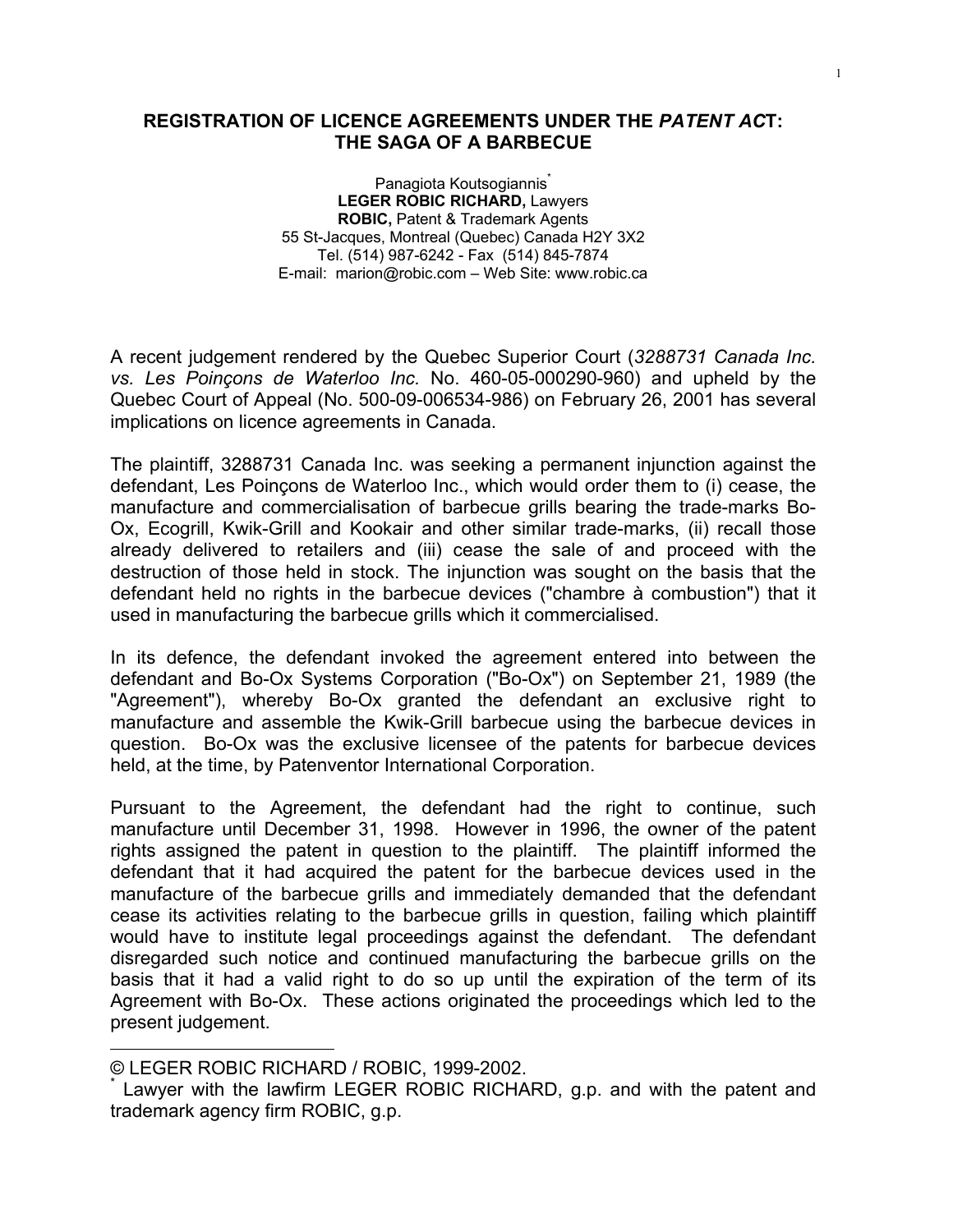The plaintiff argued that any agreement between Bo-Ox and the defendant could not be opposable to the plaintiff since it had not been registered in accordance with sections 50 and 51 of the *Patent Act* of Canada (R.S.C. 1985, c. P-4) (the "*Patent Act*"). Section 50 (2) of the *Patent Act* provides that "every assignment of a patent, and every grant and conveyance of any exclusive right to make and use and to grant to others the right to make and use the invention patented, within and throughout Canada or any part thereof, shall be registered in the Patent Office in the manner determined by the Commissioner". In addition, section 51 of the *Patent Act* creates a sanction for failure to register an assignment. This provision could operate to deprive an earlier assignee of its title in the event that a subsequent assignee registers its interest first. The assignment of the earlier assignee would thereby be rendered void vis-à-vis a subsequent assignee who has registered first.

Justice Daigle examined the Agreement and concluded that the exclusive right to execute and exploit the invention granted to the defendant by Bo-Ox constituted a partial assignment of the interest of the holder of such rights. The Superior Court judge concluded that, as an assignment, the Agreement fell into the category of rights that required registration in accordance with section 50 (2) of the *Patent Act*. Furthermore, in accordance with section 51 of the *Patent Act* lack of registration rendered the Agreement void against the plaintiff, subsequent assignee of the rights provided by the Agreement. He reached this conclusion notwithstanding the fact that the plaintiff had knowledge of the existence of the Agreement between Bo-Ox and the defendant prior to acquiring the rights in the patent. It would therefore appear that if the licence is not registered, notice of such pre-existing licence is not a factor to be considered when deciding whether the right of the prior licensee would be enforceable against a subsequent assignee.

The defendant was therefore ordered to cease the manufacture and sale of the barbecue grills at issue. Justice Daigle did however specify that, had the Agreement in fact been registered, the plaintiff would have had to respect the rights granted to the defendant therein.

It would be reasonable to believe that the reason why registration is required under the *Patent Act* is in order to create constructive notice for subsequent assignees of patent rights. In other words, if a licence or assignment is registered, then the subsequent assignee would be deemed to have knowledge of prior existing rights. However in this particular case, the existence of actual notice (as opposed to deemed notice) was not something that the Superior Court judge took into consideration. Could this lead us to the conclusion that deemed knowledge through registration is more important than actual knowledge. This would appear to be true in the present judgement.

The underlying principle to remember when reading this case is that the plaintiff was a third party to the Agreement and without registration of the defendant's rights, was not bound by its terms. It appears that a licence, being a personal right granted by the licensor to the licensee, creates a personal obligation binding only such two